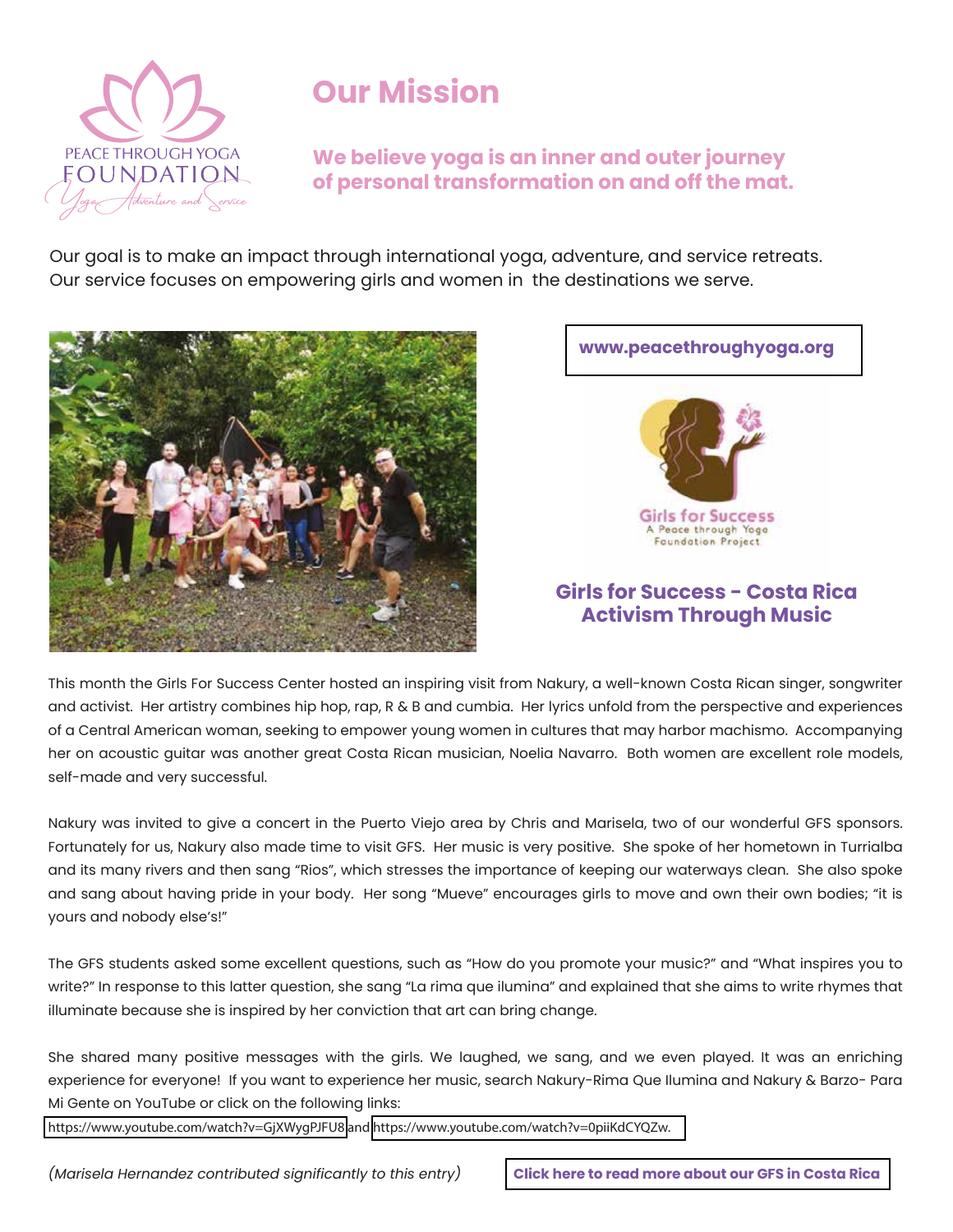

# **World Day Against Bully and Cyberbullying**

The Ministerio de Educacion Publica in Costa Rica promotes May 2 every year as "Dia Mundial de la Lucha contra el Bullying y el Ciberbullying". We used this important date to remind the girls of the importance of respecting each other. We discussed that, while each of us is different, we are all special. We must raise our voices if someone mistreats us or if we witness someone else being mistreated.

**The girls embraced these ideas and created their own messages in support of this lesson.**

[Consider making a donation to our GFS program for these initiatives](https://www.girlsforsuccess.org/donate)

## **Sally's Journal: Returning Home: A "Post Cultural Shock Experience"**

Maybe some of you can relate to coming home after an incredible trip that took you out of your comfort zone, and feeling a sense of loss for a few days. I have been sad putting away my suitcase from my recent time in Spain, looking at the few souvenirs I purchased with a sense of nostalgia, and thinking about getting back into my hiking routine that won't include 10-11 miles every day. I am calling this feeling I am having a *"post cultural shock experience"...* **Read more of Sally's Journal**

"And into the forest I go to lose my mind and find my soul". John Muir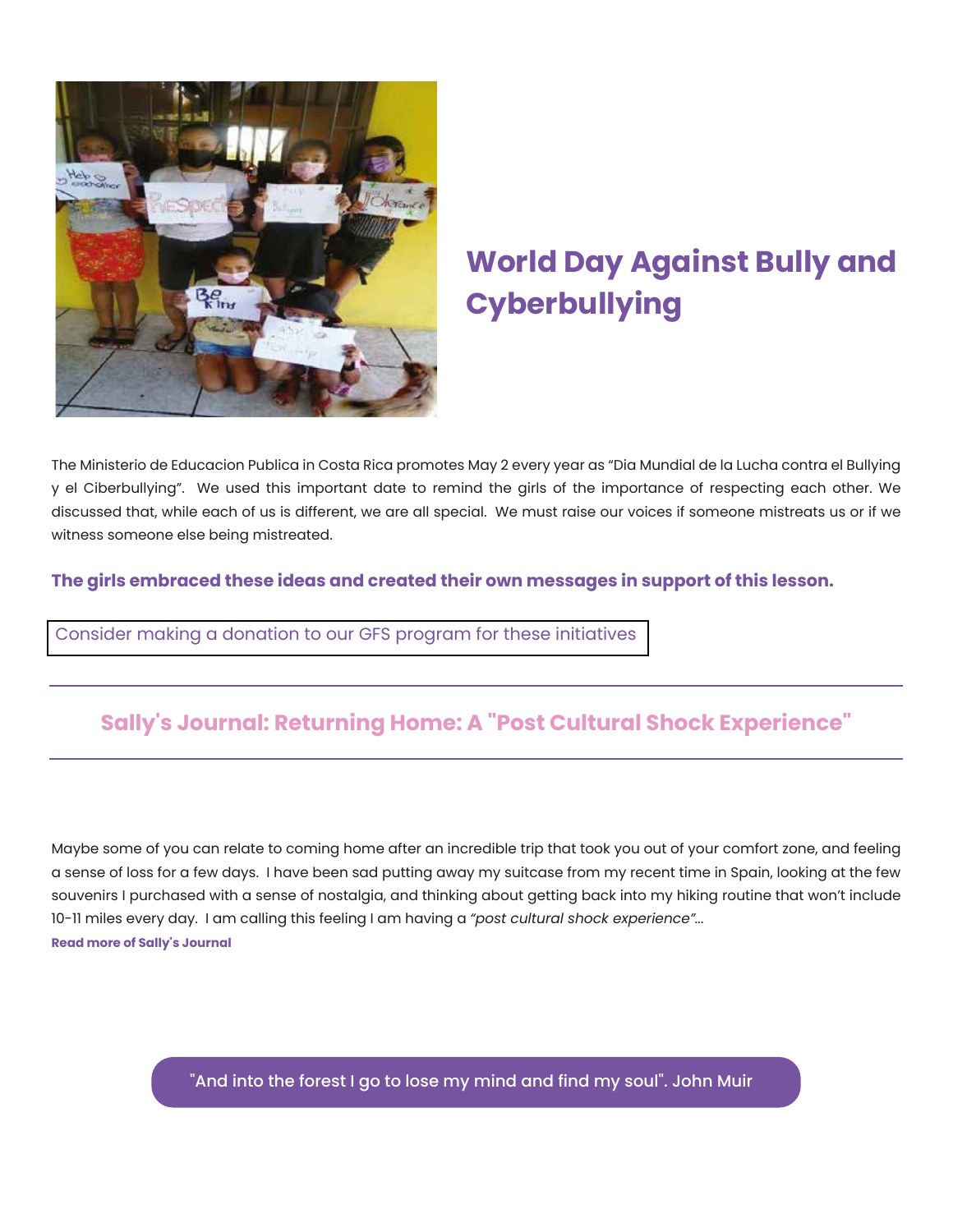

### **Dominica - the Isle of Nature and Adventure: February 4-11, 2023**

Join us as we travel to the beautiful island of Dominica where you will have the opportunity to hike through the rainforest, swim in unique waterfalls and mountain pools, sea kayak in turquoise waters, snorkel through unique underwater volcanic bubbles and enjoy yoga in our own beautiful studio.

#### **[Click here for a detailed itinerary](https://www.peacethroughyoga.org/retreat-dominica)**



#### **Morocco - Trekking the Atlas Mountains to Riding Camels: April 20-30, 2023**

Immerse yourself in the wonders of Morocco with Peace through Yoga Foundation. Trek the Atlas Mountains, ride camels in the Sahara, experience glamping in desert tents, explore the markets in Marrakech, support women co-ops, deepen your yoga practice and much more! An intoxicating country that is mystical, ancient, challenging and exotic.

#### **[Click here for a detailed itinerary](https://www.peacethroughyoga.org/retreat-morocco)**

### **Camino de Santiago Trail in Spain - a Transformational Journey: May 2023**

Join PTYF on this transformational journey walking the final 70 out of 500 miles of the Camino de Santiago. Since the early 9th century, the Camino de Santiago, known in English as the Way of St. James, has been a pilgrimage leading to the shrine of the apostle Saint James the Great, where tradition holds that the remains of the apostle areburied.

**[Click here for a detailed itinerary](https://www.peacethroughyoga.org/retreat-spain)**